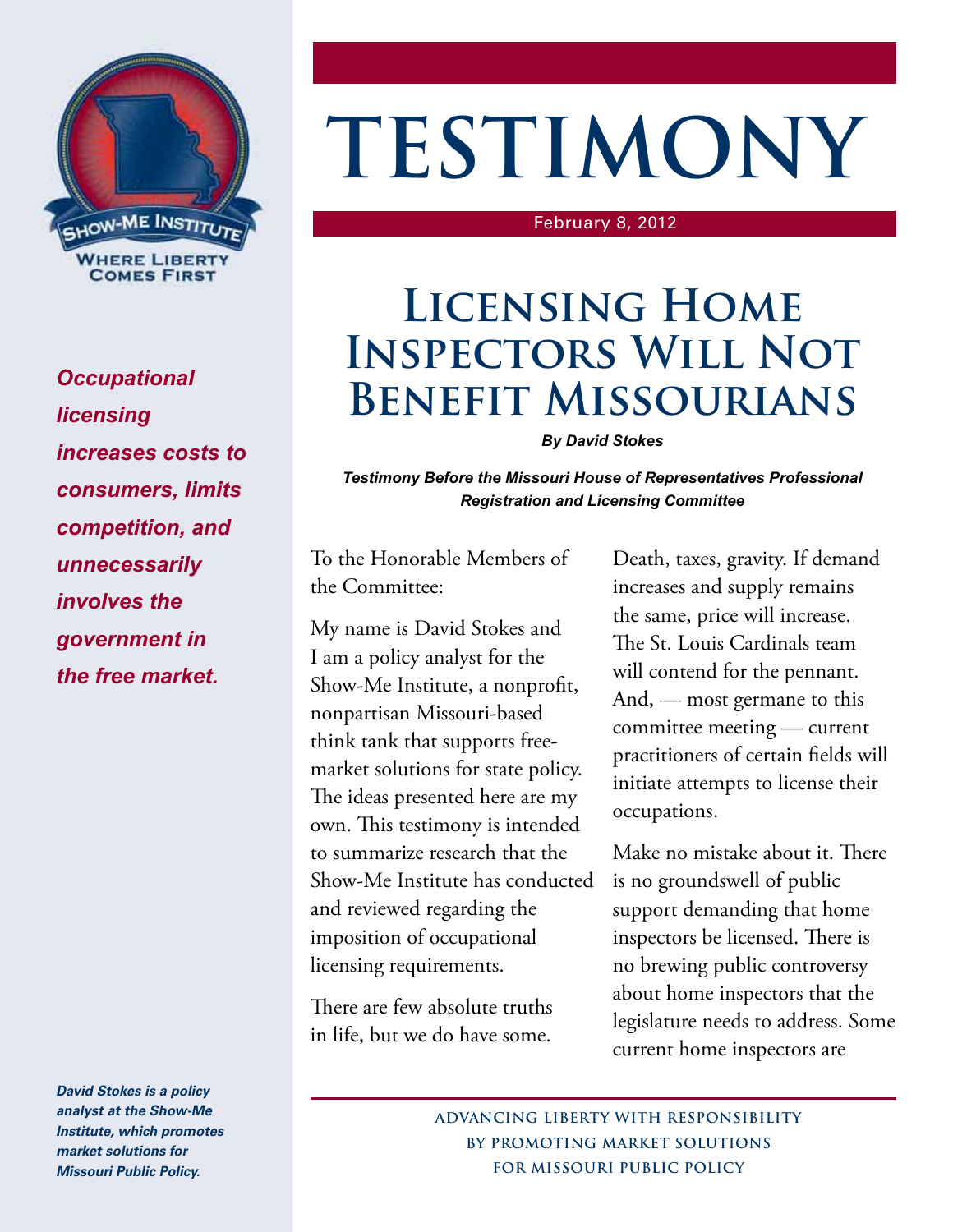*Areas with more stringent licensing of electricians have higher rates of electrocution.*

attempting nothing more than to institute licensing that will benefit their own interests by limiting their competition and increasing prices for their service. Like previously unlicensed occupations around the country (interior designers, massage therapists, and many more), the pretexts of consumer protection and professional prestige are being used to sell efforts that will benefit the current inspectors at a cost to future inspectors and homebuyers. It is the classic case of concentrated benefits versus dispersed costs that infects these issues of occupational licensing wherever they are implemented. Missouri is spending more than \$11 million in the current fiscal year on professional registration. I propose that much of that money is wasted on unnecessary regulations.

Occupational licensing requirements can be difficult to measure across states, but, as best I can tell, Missouri has less occupational licensing requirements than other states. That is something of which to be proud. Occupational licensing increases costs to consumers, limits

competition, and unnecessarily involves the government in the free market.<sup>1</sup> It does not achieve its ostensible goal of improving service quality, and can result in harmful, unintended, yet thoroughly predictable, consequences.2 For example, areas with more stringent licensing of electricians have higher rates of electrocution.3 The reason for that is simple. Licensing increases costs. Higher costs lead to more do-it-yourself work, and that leads to more accidents. Similar, though less drastic, effects can be found in many other licensed occupations.

Occupations that wish to voluntarily engage in standards and other types of economic signaling are free to do so of their own accord. The home inspector industry currently has multiple organizations willing to certify professional credentials for members on a voluntary basis. Many other industries, including insurance and information technology, make full use of voluntary certification without any government coercion. That system works well, and improper use of such credentials can be handled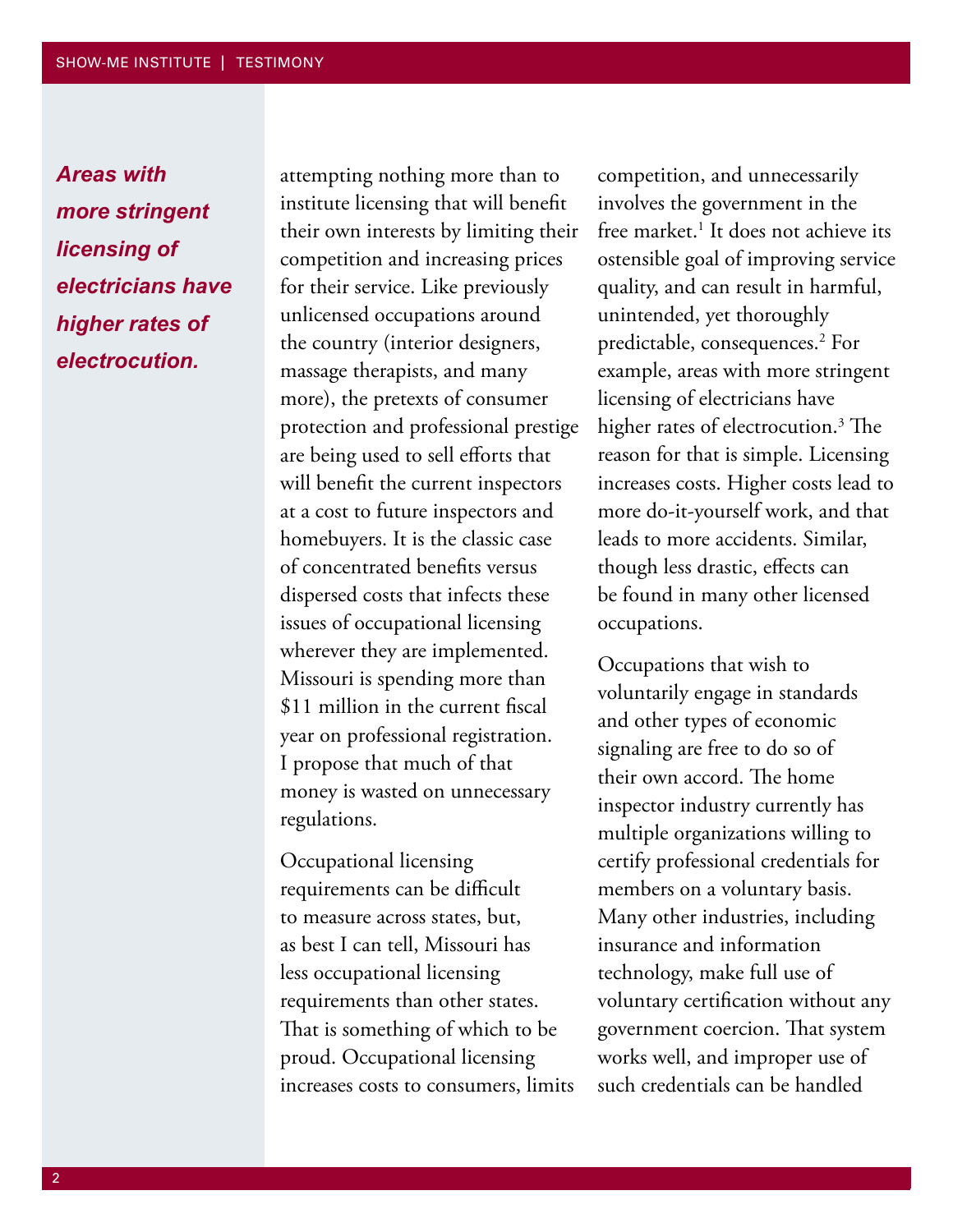through civil courts. Home inspectors should continue with that practice.

How does one choose a home inspector? Advocates for licensing likely would have us believe that, in the absence of state licensing rules, people just randomly choose an inspector and are regularly subject to fraud and abuse. The same false arguments are made for every occupation seeking market power through coercion.

I recently had a need for a home inspector. We hired ours the same way the large majority of other Missourians do – on a recommendation from our realtor, or other trusted person. The home inspector we used regularly works for many realtors, and if he does a poor job, or charges too much, he knows the realtors will stop recommending him. In a competitive market (and licensing inhibits competition), the inspector's job performance and reputation are what puts bread on his table, not a state license. Licensing home inspectors in Missouri is a totally unnecessary change that will marginally

increase housing costs without any corresponding benefit to Missouri homebuyers. This legislature is currently considering other changes that move in the right direction, such as a proposal to loosen the regulations imposed on nurses.<sup>4</sup> Missouri should have a goal to reduce the licensing it does have, not add more.

The recent Academy-award winning film "The King's Speech" told the true story of how King George overcame his speech difficulties. All the King's licensed speech pathologists and licensed clinical audiologists could not correct King George VI's speech impediment. Only Lionel Logue, an unlicensed therapist, could help the King correct his stammer in time for his famed speech leading his nation at the beginning of World War II.<sup>5</sup> If unlicensed work meets the market demands of the King of England on the eve of a world war, I believe it will meet the market demands for Missouri homebuyers.<sup>6</sup>

*Join the fight for liberty in our state. Become a Show-Me Institute supporter: www.showmeinstitute.org/donate*

*All the King's licensed speech pathologists and licensed clinical audiologists could not correct King George VI's speech impediment.*